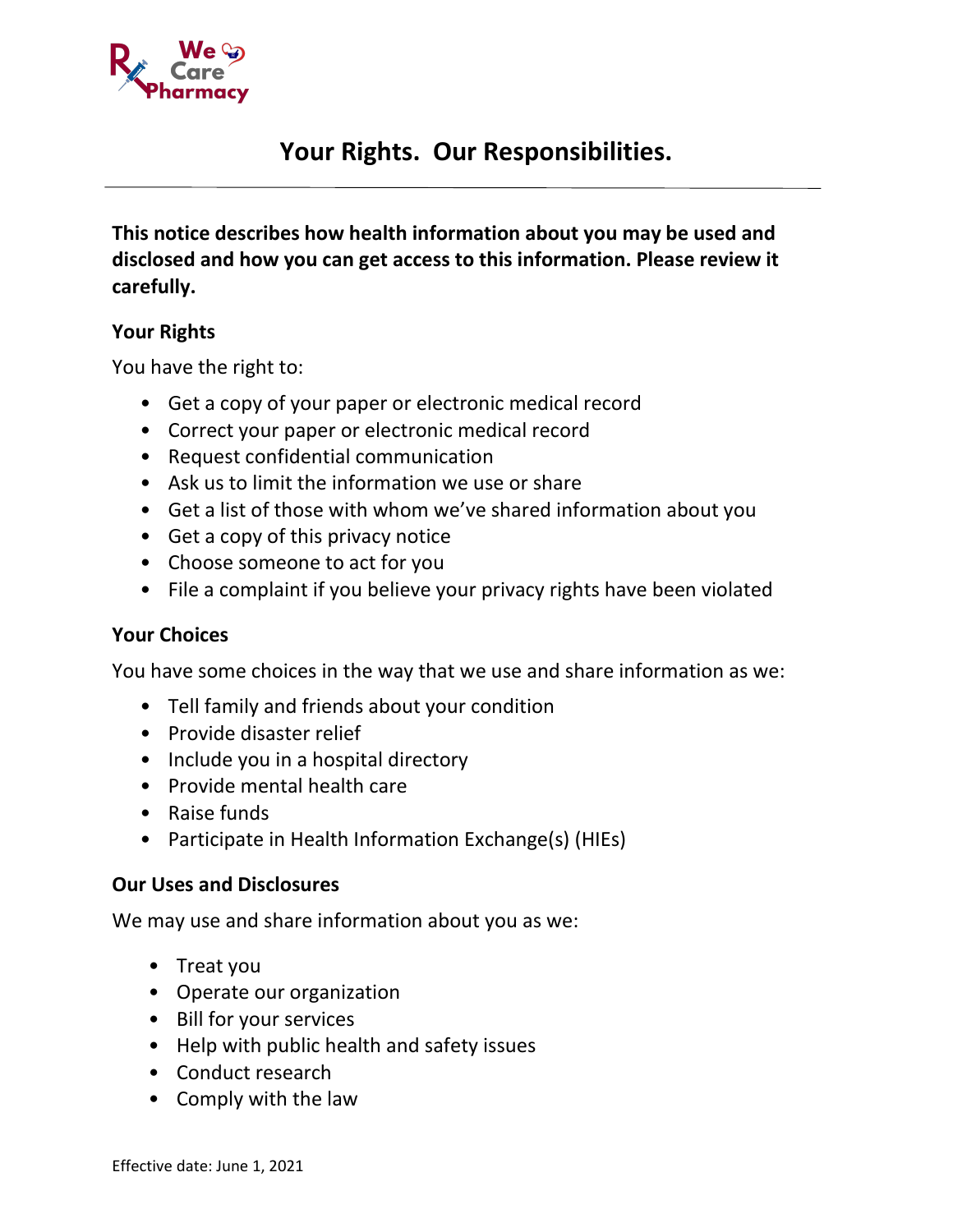- Respond to organ and tissue donation requests
- Work with a medical examiner or funeral director
- Address workers' compensation, law enforcement, and other government requests
- Respond to lawsuits and legal actions

### **Your Rights**

### **When it comes to health information about you, you have certain rights.**

This section explains your rights and some of our responsibilities to help you. To exercise any of these rights, you may contact us through the contact information at the end of this notice.

### **Get a copy of your paper or electronic medical record**

- You can ask to see or get an electronic or paper copy of your medical record and other health information we have about you. You can ask us to send an electronic copy of your electronic medical record to someone of your choosing. Ask us how to do this.
- We will provide a copy or a summary of health information about you, usually within 30 days of your request, unless a limited basis for denying access applies. We may charge a reasonable, cost-based fee.

# **Ask us to correct your paper or electronic medical record**

- You can ask us to correct information about you that you think is incorrect or incomplete. Ask us how to do this.
- We may say "no" to your request, but we'll tell you why in writing.
- Even if we say "no" to your request, you may have the right to submit a written addendum to your record about information you think is incomplete or inaccurate. Ask us how to do this.

### **Request confidential communication**

- You can ask us to contact you in a specific way (for example, home or office phone) or to send mail to a different address.
- We will say "yes" to all reasonable requests.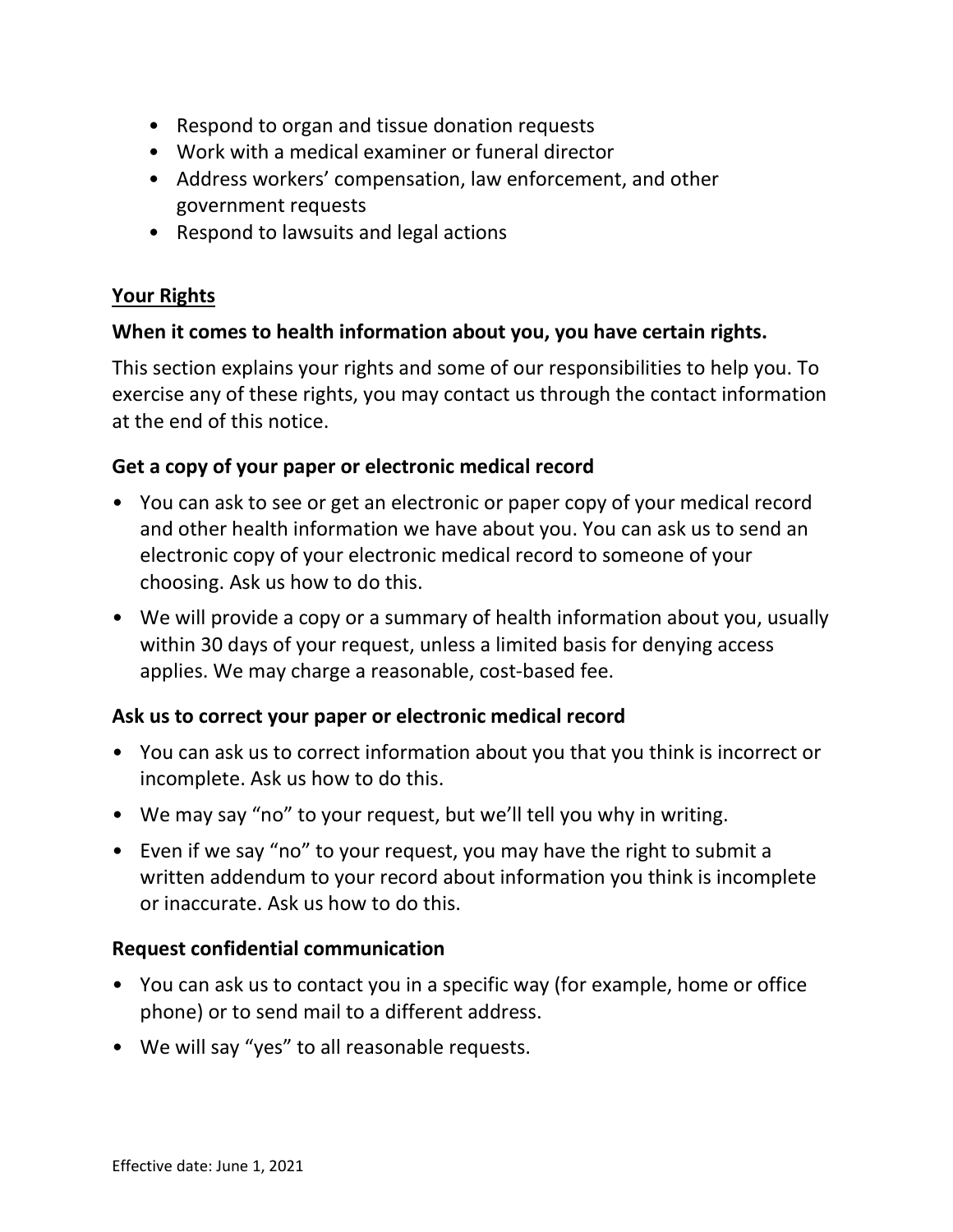### **Ask us to limit the information we use or share**

- You can ask us not to use or share certain health information for treatment, payment, or our operations. We are not required to agree to your request, and we may say "no," such as if it would affect your care.
- If you pay for a service or health care item out-of-pocket in full, you can ask us not to share that information for the purpose of payment or our operations with your health insurer. We will say "yes" unless a law requires us to share that information.

# **Get a list of those with whom we've shared health information about you**

- You can ask for a list (accounting) of the times we've shared information about you for six years prior to the date you ask, who we shared it with, and why.
- We will include all the disclosures except for those about treatment, payment, and health care operations, and certain other disclosures (such as any you asked us to make). We'll provide one accounting a year for free but will charge a reasonable, cost-based fee if you ask for another one within 12 months.

# **Get a copy of this privacy notice**

• You can ask for a paper copy of this notice at any time, even if you have agreed to receive the notice electronically. We will provide you with a paper copy promptly.

### **Choose someone to act for you**

- If you have given someone medical power of attorney or if someone is your legal guardian, that person can exercise your rights and make choices about the information we maintain about you.
- We may make sure the person has this authority and can act for you before we take any action.

### **File a complaint if you feel your privacy rights have been violated**

- You can complain if you feel we have violated your rights by contacting us through the contact information at the end of this notice.
- You can file a complaint with the U.S. Department of Health and Human Services Office for Civil Rights.
- We will not retaliate against you for filing a complaint.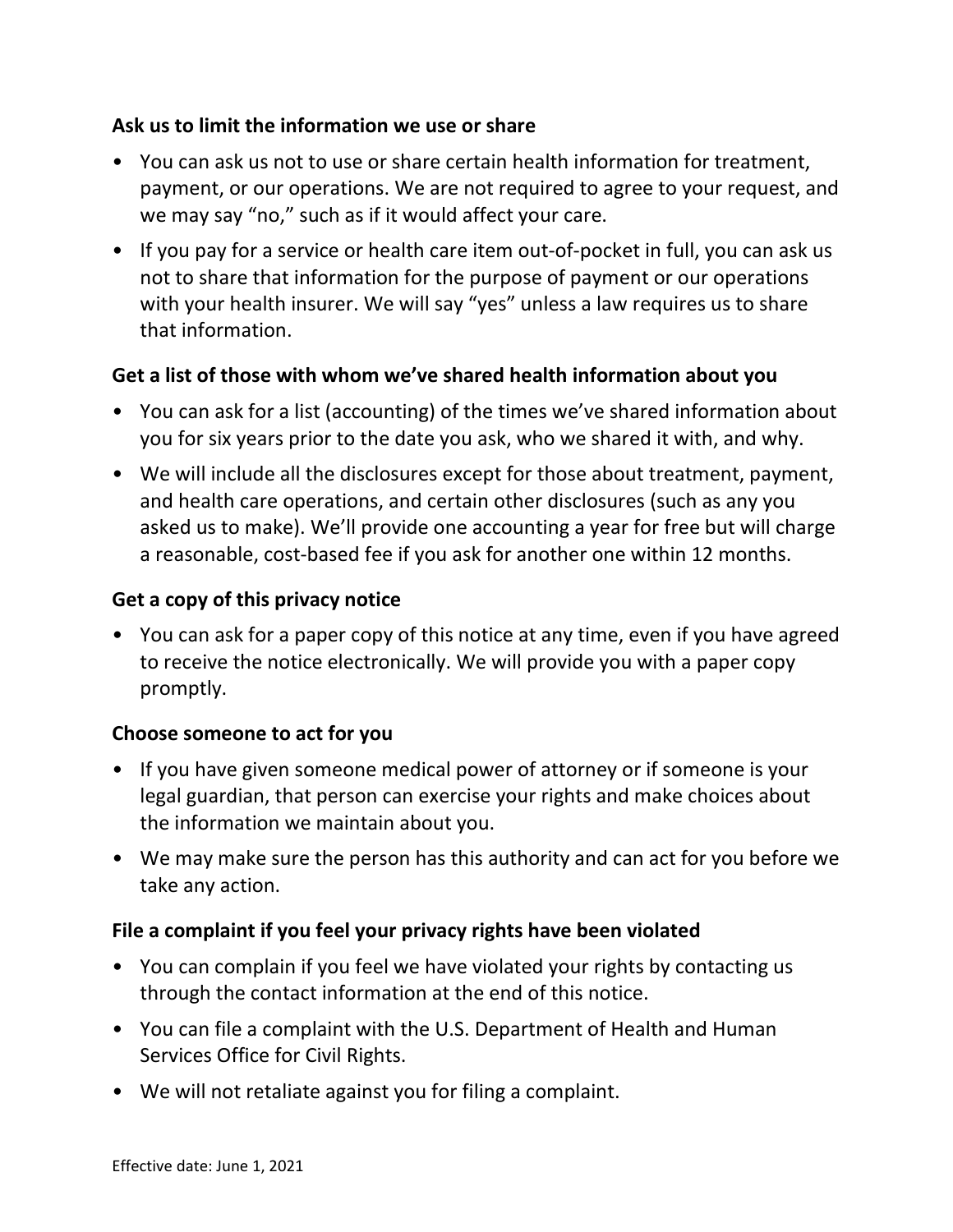# **Your Choices**

**For certain health information, you can tell us your choices about what we share.** If you have a clear preference for how we share information about you in the situations described below, talk to us. Tell us what you want us to do, and we generally will follow your instructions.

In these cases, you have both the right and choice to tell us to:

- Share information with your family, close friends, or others involved in your care
- Share information in a disaster relief situation
- Include information about you in a hospital directory

*If you are not able to tell us your preference, for example if you are unconscious, we may go ahead and share information about you if we believe it is in your best interest. We may also share information about you when needed to lessen a serious and imminent threat to health or safety.*

In these cases, we *never* share information about you unless you give us written permission:

- Marketing purposes (to the extent that an activity is defined as "marketing" under a federal health information privacy law called the Health Insurance Portability and Accountability Act or otherwise known as "HIPAA")
- Sale of information about you (to the extent that an activity is defined as a "sale of protected health information" under HIPAA)
- Most sharing of psychotherapy notes

In the case of fundraising:

• We may contact you for fundraising efforts, but you can tell us not to contact you again.

In the case of our participation in internal Health Information Exchange(s) (HIEs) and external HIE networks:

• We may share information about you electronically with other organizations.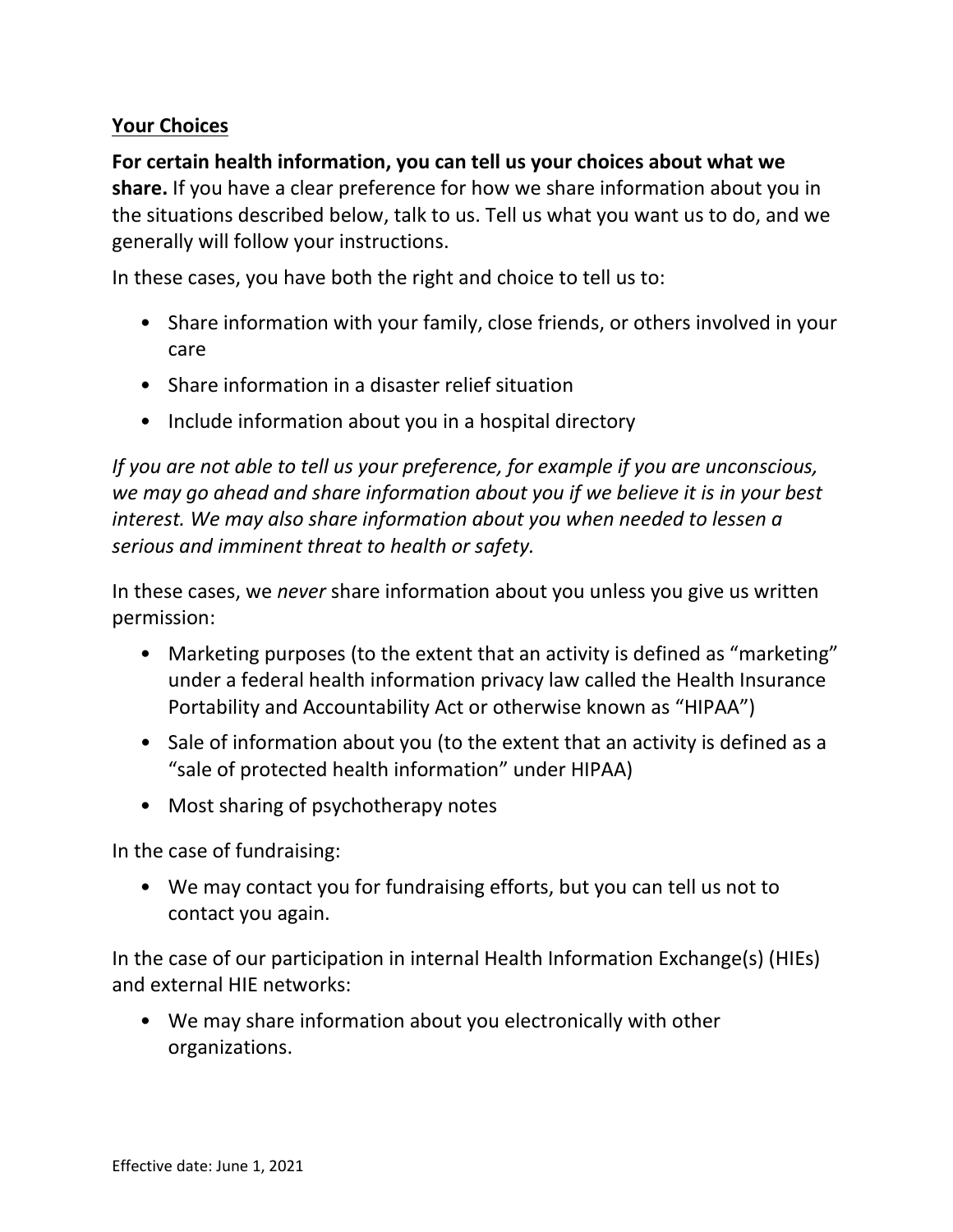- Individual information that requires a signed authorization by you for release through an HIE *will not* be made available to an HIE without your authorization, unless we are required by law to submit information about you.
- If you do not want information about you to be shared in this way, you can opt out at: [wecarerx@mywecarerx.com](https://www.provshare.org/health-information-exchange/for-patients/) or by calling us at (832)-582-6933. [If you opt](https://www.provshare.org/health-information-exchange/for-patients/) out, your health care providers can ask for information about you in another way instead of accessing the information through the HIE.

#### **Our Uses and Disclosures**

#### **How do we typically use or share health information about you?**

We typically use or share information about you in the following ways.

#### **Treat you**

We can use health information about you and share it with other professionals who are treating you or assisting with your treatment.

*Example: A doctor treating you for an injury asks another doctor about your overall health condition.*

#### **Operate our organization**

We can use and share health information about you to operate and manage our organization.

*Examples: We use information about you to assess and improve the quality of our treatment services, coordinate your care with other professionals, provide customer service, and raise funds for the benefit of our organization.* 

#### **Bill for your services**

We can use and share health information about you to bill and receive payment from health plans or other entities.

*Example: We give information about health care services to you to your health insurance plan so it will pay for your services.*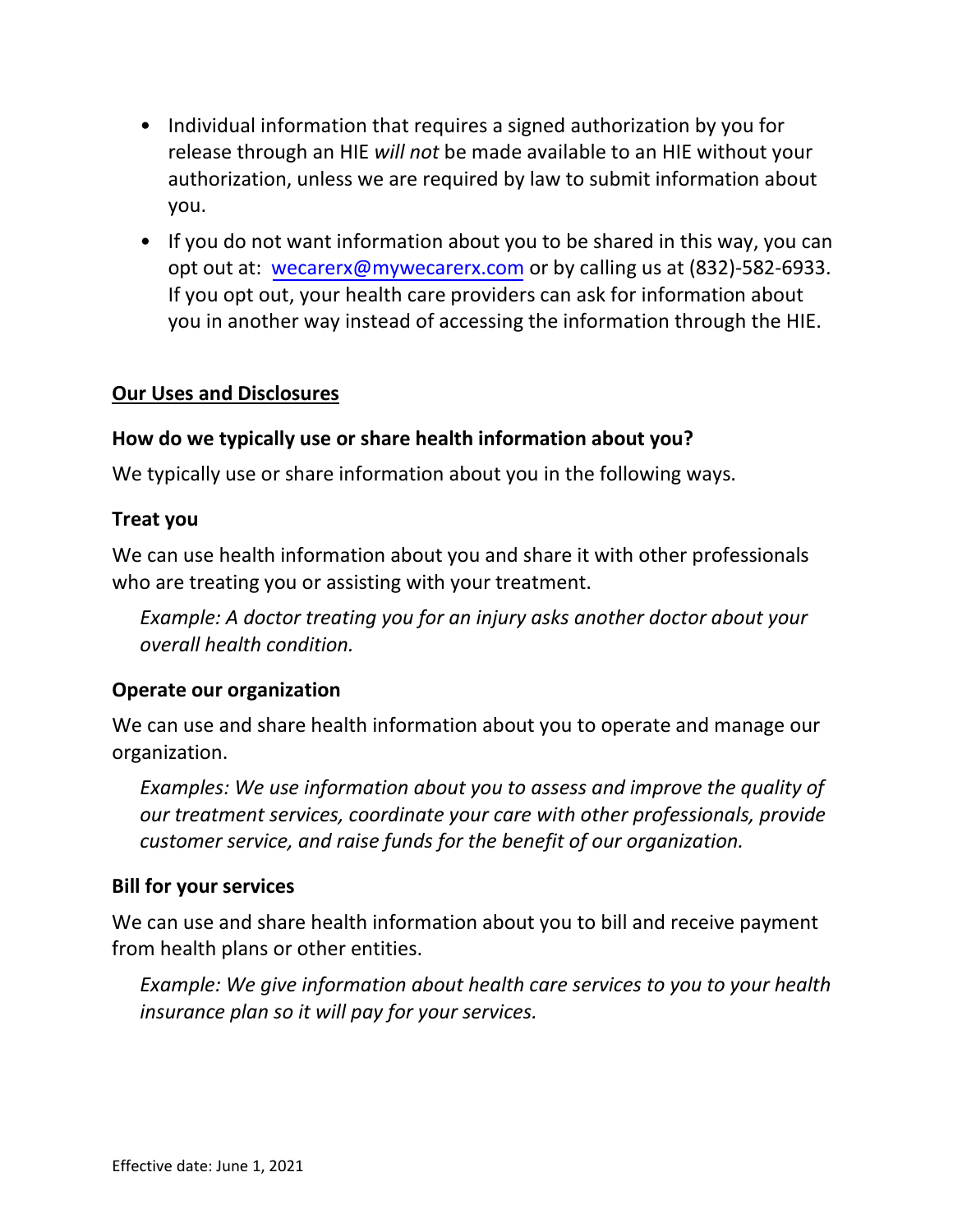# **Operations of organized health care arrangements**

Members of our hospitals' medical staff and allied health professionals under an organized health care arrangement (OHCA) may share health information about you with each other as necessary to carry out treatment, payment, or health care operations relating to the OHCA.

#### **How else can we use or share health information about you?**

We are allowed or required to share information about you in other ways – usually in ways that contribute to the public good, such as public health and research. We have to meet many conditions in the law before we can share information about you for these purposes. For more information see: [www.hhs.gov/ocr/privacy/hipaa/understanding/consumers/index.html](http://www.hhs.gov/ocr/privacy/hipaa/understanding/consumers/index.html)**.** 

#### **Help with public health and safety issues**

We can share information about you for certain situations such as:

- Preventing disease
- Helping with product recalls
- Reporting adverse reactions to medications
- Reporting suspected abuse, neglect, or domestic violence
- Preventing or reducing a serious threat to anyone's health or safety

### **Conduct research**

We can use or share information about you for health research.

#### **Comply with the law**

We will share information about you if state or federal laws require it, including with the Department of Health and Human Services if it wants to see that we're complying with federal privacy law.

### **Respond to organ and tissue donation requests**

We can share health information about you with organ procurement organizations.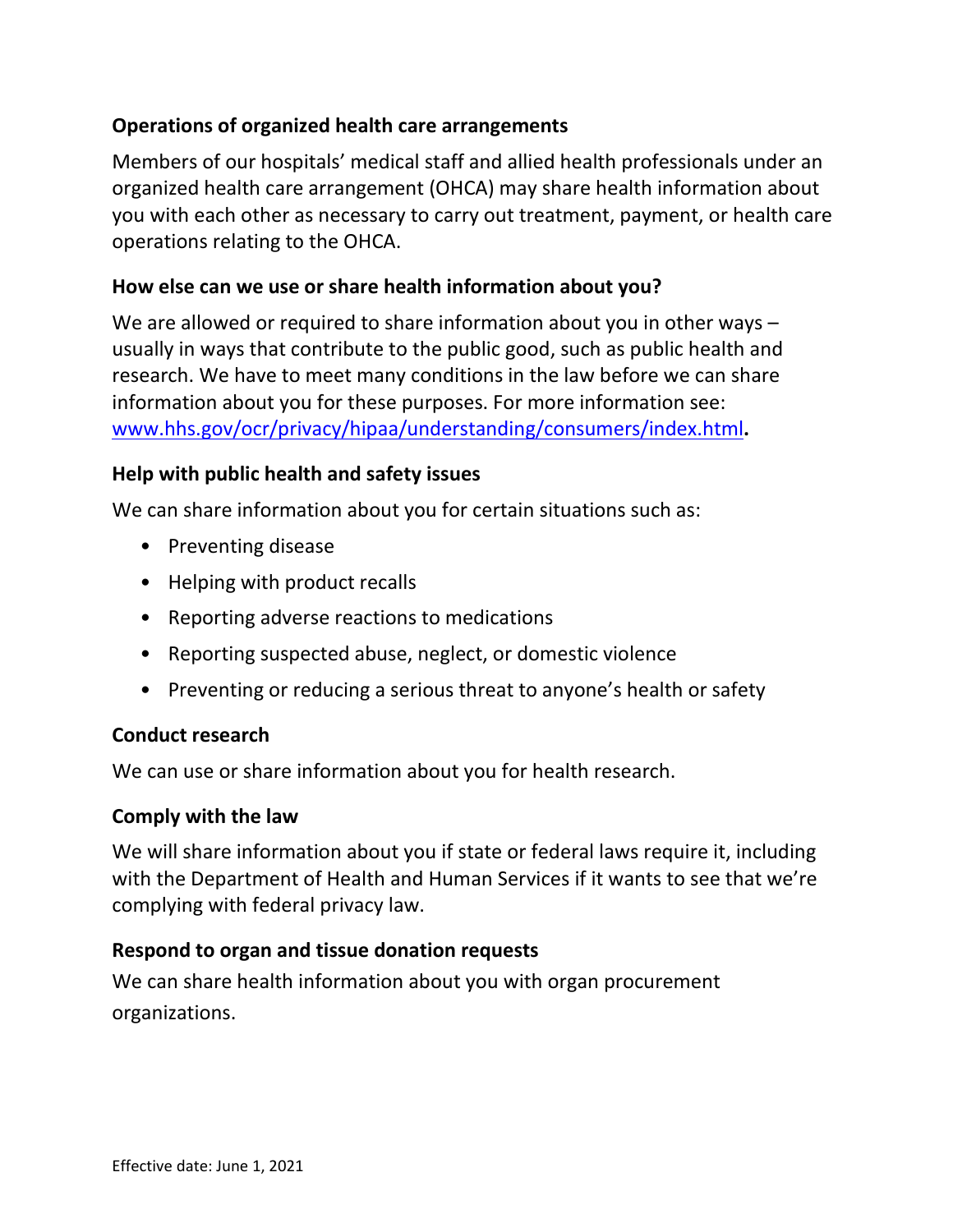# **Work with a medical examiner or funeral director**

We can share health information with a coroner, medical examiner, or funeral director when an individual dies.

# **Address workers' compensation, law enforcement, and other government requests**

We can use or share health information about you:

- For workers' compensation claims
- For law enforcement purposes or with a law enforcement official
- With health oversight agencies for activities authorized by law
- For special government functions such as military, national security, and presidential protective services

#### **Respond to lawsuits and legal actions**

We can share health information about you in response to a court or administrative order, or in response to a subpoena.

#### **Service Providers**

We can share information about you with service providers that assist us and have contractual obligations to safeguard the information.

#### **De-Identified Information**

We may use health information about you to create de-identified information. This is information that has gone through a rigorous process so that the risk that the information can identify you is very small. Sometimes we do this by removing 18 categories of individual identifiers that are specified in the federal HIPAA regulations, such as by removing name, Social Security number, date of birth, address and zip code. Other times, we may have an expert in statistics professionally determine that the risk of someone using the information to identify you is very small. Once health information is de-identified in compliance with HIPAA, we may use or disclose it for various purposes, such as research or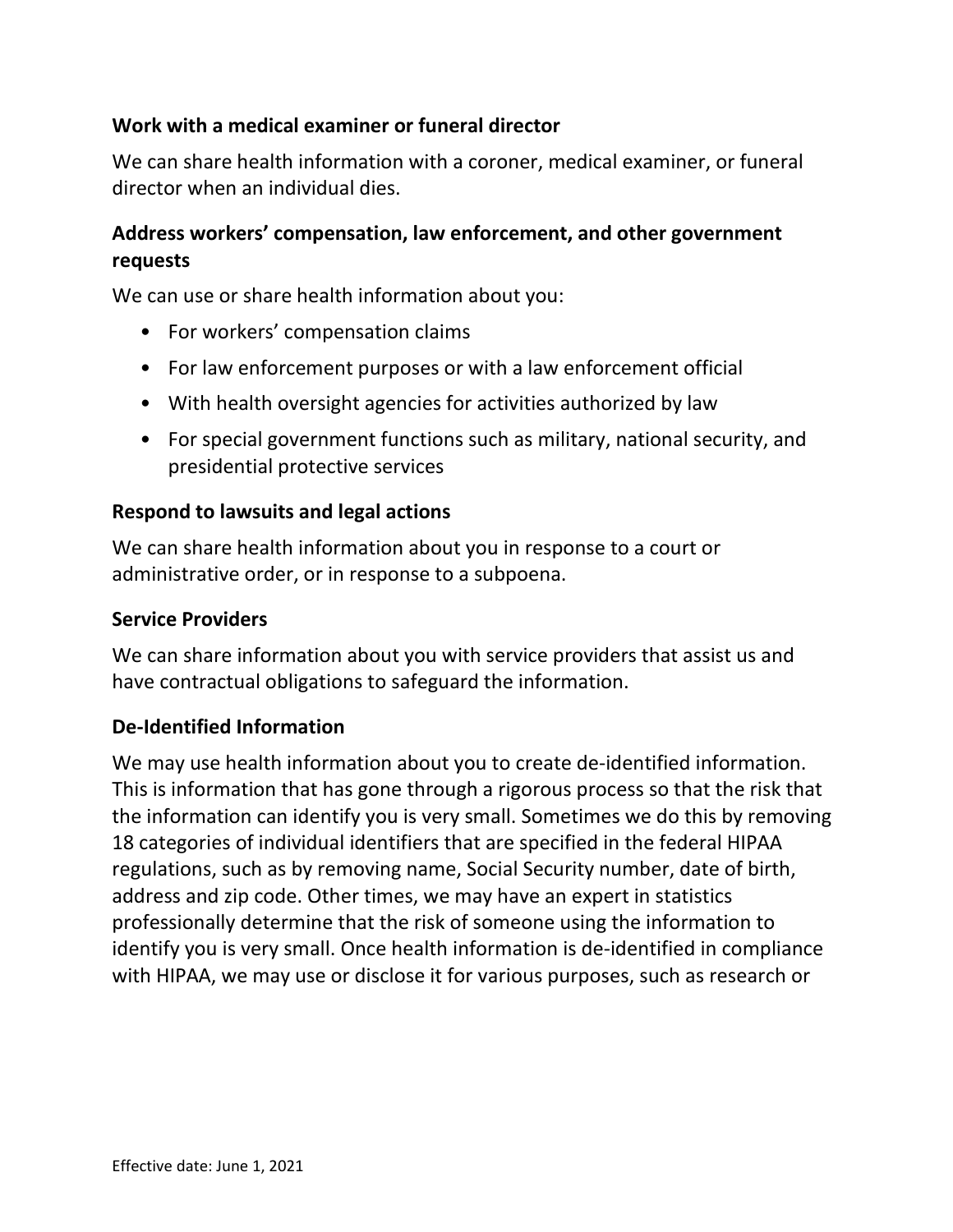development of new healthcare technologies. We may receive payment for the de-identified information.

### **Special Categories of Medical Information**

We will follow federal and state laws that may offer additional protections beyond this notice regarding information about you such as those that are related to uses and disclosures of mental/behavioral health, drug and alcohol abuse, HIV tests and genetic testing information.

### **State Specific Requirements**

Some states have privacy laws that may apply additional protections to the uses and disclosures of health information. If a state privacy law is more stringent than what is described in this notice in the way that we use or share information about you, we will follow the applicable state law.

#### **Our Responsibilities**

- **We are required by law to maintain the privacy and security of health information about you.**
- **We will let you know promptly if a breach occurs that is likely to have compromised the privacy or security of information about you.**
- **We must follow the duties and privacy practices described in this notice.**
- **We will not use or share information about you other than as described here unless you tell us we can in writing. If you tell us we can, you may change your mind at any time. Let us know in writing if you change your mind.**

#### **For more information see:**

[www.hhs.gov/ocr/privacy/hipaa/understanding/consumers/noticepp.html](http://www.hhs.gov/ocr/privacy/hipaa/understanding/consumers/noticepp.html)**.** 

#### **Changes to the Terms of this Notice**

We can change the terms of this notice, and the changes will apply to all information we have about you. The new notice will be available upon request and on our website.

### **Application of this Notice**

In this notice we use the terms "we," "us," and "our" to describe We Care Rx Pharmacy. The notice describes our practices and that of: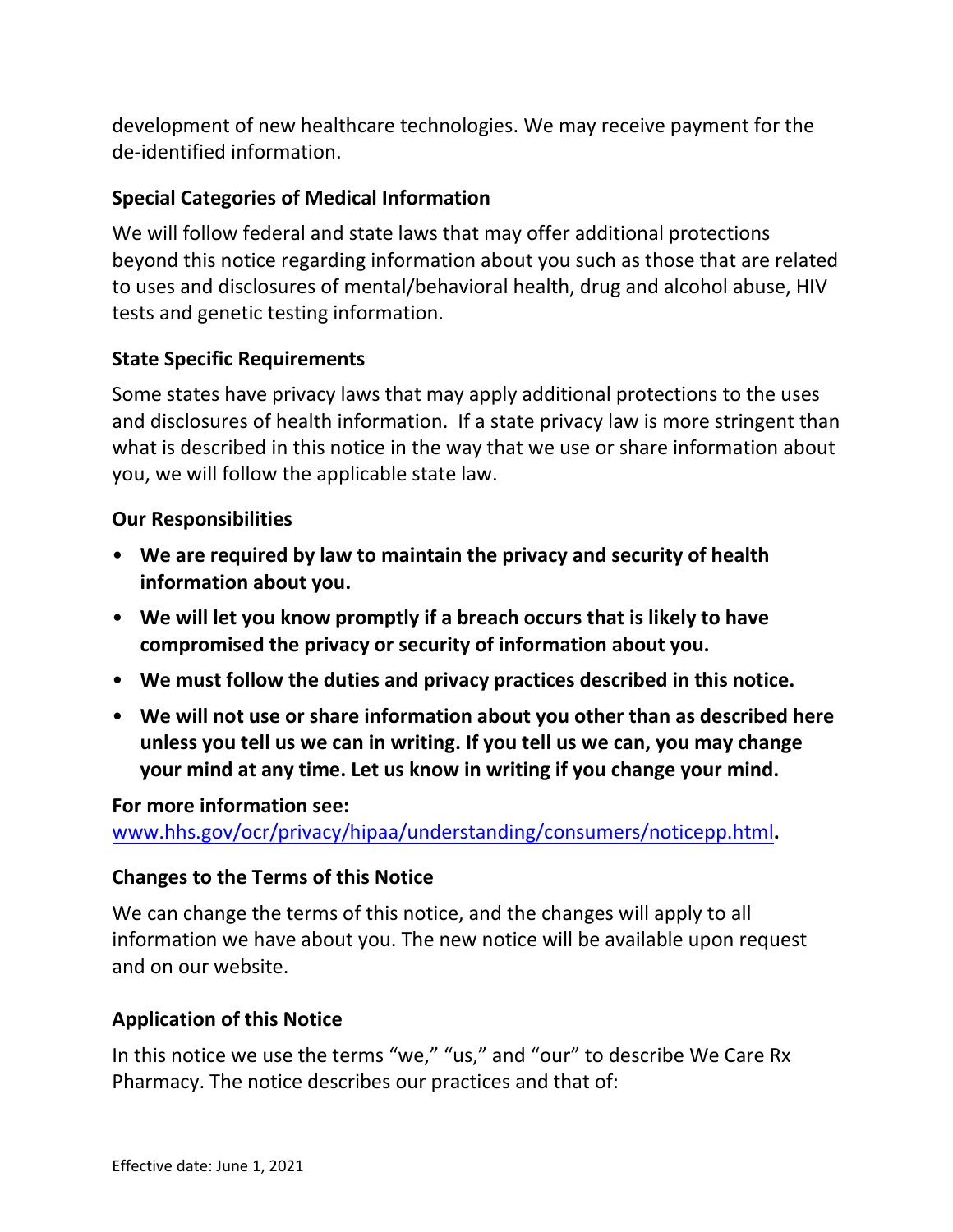- Any health care professional authorized to enter information into your record.
- All departments and units.
- Any member of a volunteer group we allow to help you.
- All employees, staff, and other personnel.
- Our Affiliated Covered Entities (ACE) that are under the common ownership or control of We Care Rx Pharmacy, or otherwise affiliated with We Care Rx Pharmacy.

This notice applies to services at health care delivery sites owned by We Care Rx Pharmacy and its Affiliated Covered Entities that are under the common ownership or control of We Care Rx Pharmacy.

# **Relation to Permissions and Requirements under Federal and State Medical Privacy Laws**

This notice of p[rivacy practices is intended to p](https://www.providence.org/)rovide an explanation of your medical privacy rights and our responsibilities in plain, understandable language. The laws governing medical privacy are themselves highly complex. To improve readability, this notice summarizes our obligations and does not include every legal exception that may apply. If we have not included exceptions that are available under the law, this notice should not be read to suggest that the exceptions do not apply. We Care Rx Pharmacy does not intend for this notice to create greater obligations or restrictions on We Care Rx Pharmacy than those required by law.